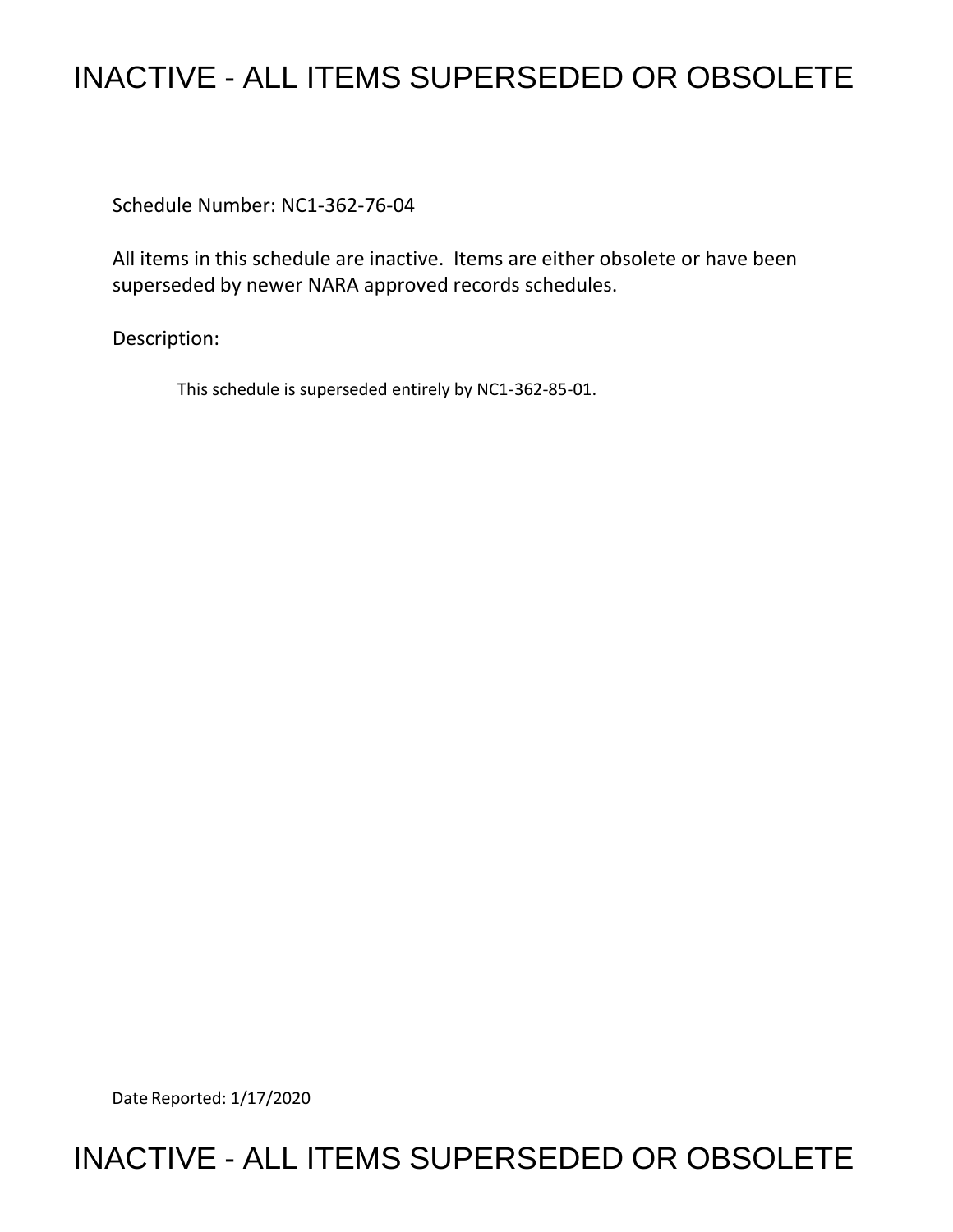| Standard Form No. 115<br>Revised November 1951<br>Prescribed by General Services<br>Administration<br>$GSA$ $Re$ g. $3$ -IV-106 |                                                 | REQUEST FOR AUTHORITY<br>TO DISPOSE OF RECORDS                                                                                                                                                                                                                                                                                                                                                                                                                                                                                                                    |          |                             | LEAVE BLANK                                                                                    |                     |
|---------------------------------------------------------------------------------------------------------------------------------|-------------------------------------------------|-------------------------------------------------------------------------------------------------------------------------------------------------------------------------------------------------------------------------------------------------------------------------------------------------------------------------------------------------------------------------------------------------------------------------------------------------------------------------------------------------------------------------------------------------------------------|----------|-----------------------------|------------------------------------------------------------------------------------------------|---------------------|
|                                                                                                                                 |                                                 |                                                                                                                                                                                                                                                                                                                                                                                                                                                                                                                                                                   |          | DATE RECEIVED               | JOB NO.                                                                                        |                     |
| 115-103                                                                                                                         |                                                 | (See Instructions on Reverse)                                                                                                                                                                                                                                                                                                                                                                                                                                                                                                                                     |          | <b>MAY 28</b>               | kn o                                                                                           |                     |
|                                                                                                                                 |                                                 | TO: GENERAL SERVICES ADMINISTRATION,                                                                                                                                                                                                                                                                                                                                                                                                                                                                                                                              |          | DATE APPROVED               | NC 1                                                                                           | $362 - 76$          |
|                                                                                                                                 |                                                 | NATIONAL ARCHIVES AND RECORDS SERVICE, WASHINGTON, D.C. 20408                                                                                                                                                                                                                                                                                                                                                                                                                                                                                                     |          |                             |                                                                                                |                     |
|                                                                                                                                 | 1. FROM (AGENCY OR ESTABLISHMENT)               |                                                                                                                                                                                                                                                                                                                                                                                                                                                                                                                                                                   |          |                             | NOTIFICATION TO AGENCY                                                                         |                     |
| ACTION<br>2. MAJOR SUBDIVISION                                                                                                  |                                                 |                                                                                                                                                                                                                                                                                                                                                                                                                                                                                                                                                                   |          |                             | In accordance with the provisions of 44 U.S.C.<br>3303a the disposal request, including amend- |                     |
|                                                                                                                                 | Administration & Finance                        |                                                                                                                                                                                                                                                                                                                                                                                                                                                                                                                                                                   |          |                             | ments, is approved except for items that may<br>be stamped "disposal not approved" or          |                     |
| 3. MINOR SUBDIVISION                                                                                                            |                                                 |                                                                                                                                                                                                                                                                                                                                                                                                                                                                                                                                                                   |          | "withdrawn" in column 10.   |                                                                                                |                     |
|                                                                                                                                 |                                                 | Administrative Services Division                                                                                                                                                                                                                                                                                                                                                                                                                                                                                                                                  |          | 1976                        |                                                                                                |                     |
| 4. NAME OF PERSON WITH WHOM TO CONFER<br>5. TEL. EXT.<br>Joe Manno or Marilyn Taylor                                            |                                                 |                                                                                                                                                                                                                                                                                                                                                                                                                                                                                                                                                                   | 254-8103 | Date<br>ACT <sup>7</sup>    |                                                                                                |                     |
|                                                                                                                                 | <b>6. CERTIFICATE OF AGENCY REPRESENTATIVE:</b> |                                                                                                                                                                                                                                                                                                                                                                                                                                                                                                                                                                   |          |                             |                                                                                                |                     |
|                                                                                                                                 |                                                 | I hereby certify that I am authorized to act for the head of this agency in matters pertaining to the disposal of records, and that the records described in this list or                                                                                                                                                                                                                                                                                                                                                                                         |          |                             |                                                                                                |                     |
| schedule of $\frac{2}{\sqrt{2}}$                                                                                                |                                                 | $\sim$ pages are proposed for disposal for the reason indicated: ("X" only one)                                                                                                                                                                                                                                                                                                                                                                                                                                                                                   |          |                             |                                                                                                |                     |
|                                                                                                                                 | The records have<br>ceased to have suffi-       | The records will cease to have sufficient value<br>в<br>to warrant further retention on the expiration                                                                                                                                                                                                                                                                                                                                                                                                                                                            |          |                             |                                                                                                |                     |
| further retention.                                                                                                              | cient value to warrant                          | of the period of time indicated or on the occur-<br>rence of the event specified.                                                                                                                                                                                                                                                                                                                                                                                                                                                                                 |          |                             |                                                                                                |                     |
|                                                                                                                                 |                                                 | John F. Nolan, Director, Admini                                                                                                                                                                                                                                                                                                                                                                                                                                                                                                                                   |          | ive Services Div.           |                                                                                                |                     |
|                                                                                                                                 |                                                 | (Signature of Agency Representative)                                                                                                                                                                                                                                                                                                                                                                                                                                                                                                                              |          |                             | (Title)                                                                                        |                     |
| 7.                                                                                                                              | 8. DESCRIPTION OF ITEM                          |                                                                                                                                                                                                                                                                                                                                                                                                                                                                                                                                                                   |          |                             | 9.                                                                                             | 10.                 |
| ITEM NO.                                                                                                                        |                                                 | (WITH INCLUSIVE DATES OR RETENTION PERIODS)                                                                                                                                                                                                                                                                                                                                                                                                                                                                                                                       |          |                             | SAMPLE OR<br>JOB NO.                                                                           | <b>ACTION TAKEN</b> |
| 1.                                                                                                                              | a.                                              | Records relating to deaths of Peace Corps<br>Volunteers "Death Files". This is an alphabetic Item 73<br>group of files containing documentation relating<br>to the death of Peace Corps Volunteers.<br>includes eye witnesss accounts, autopsy reports,<br>investigation reports, correspondence with<br>relatives, transportation arrangements, and<br>personnel action on termination.<br>IO Special Services Washington will cut-off<br>at the end of the year of death, hold<br>seven years and destroy.                                                      |          | It                          | NC174-189                                                                                      |                     |
| 2.                                                                                                                              |                                                 | Early Volunteer Terminee Case Files                                                                                                                                                                                                                                                                                                                                                                                                                                                                                                                               |          |                             | NC174-189<br>Item 74                                                                           |                     |
|                                                                                                                                 |                                                 | Case files are arranged alphabetically by<br>Volunteer's name. Contains information dealing<br>with problems which may require early termina-<br>tion of service, such as illness and injury,<br>general maladjustment, misconduct, and marriage.<br>Included are cables, copies of PC Form 505,<br>Description of Service, copies of PC 440, Notice<br>of Volunteer Trainee Action, Request for Travel,<br>correspondence which gives requests for ter-<br>mination, evaluation reports, correspondence with<br>volunteer and family, and termination documents. |          |                             |                                                                                                |                     |
|                                                                                                                                 | a.                                              | 10/SS with cut-off these files at termina-<br>tion of volunteer, hold 4 years and retire<br>to FRC. FRC will hold 3 additional years<br>and destroy.                                                                                                                                                                                                                                                                                                                                                                                                              |          | Counterfamey & NCW 6-9-4600 |                                                                                                |                     |

 $\frac{1.24 \times 1.24 \times 1.11 \times 1.11 \times 1.11 \times 1.11 \times 1.11 \times 1.11 \times 1.11 \times 1.11 \times 1.11 \times 1.11 \times 1.11 \times 1.11 \times 1.11 \times 1.11 \times 1.11 \times 1.11 \times 1.11 \times 1.11 \times 1.11 \times 1.11 \times 1.11 \times 1.11 \times 1.11 \times 1.11 \times 1.11 \times 1.11 \times 1.11 \times 1.11 \times 1.11 \times$